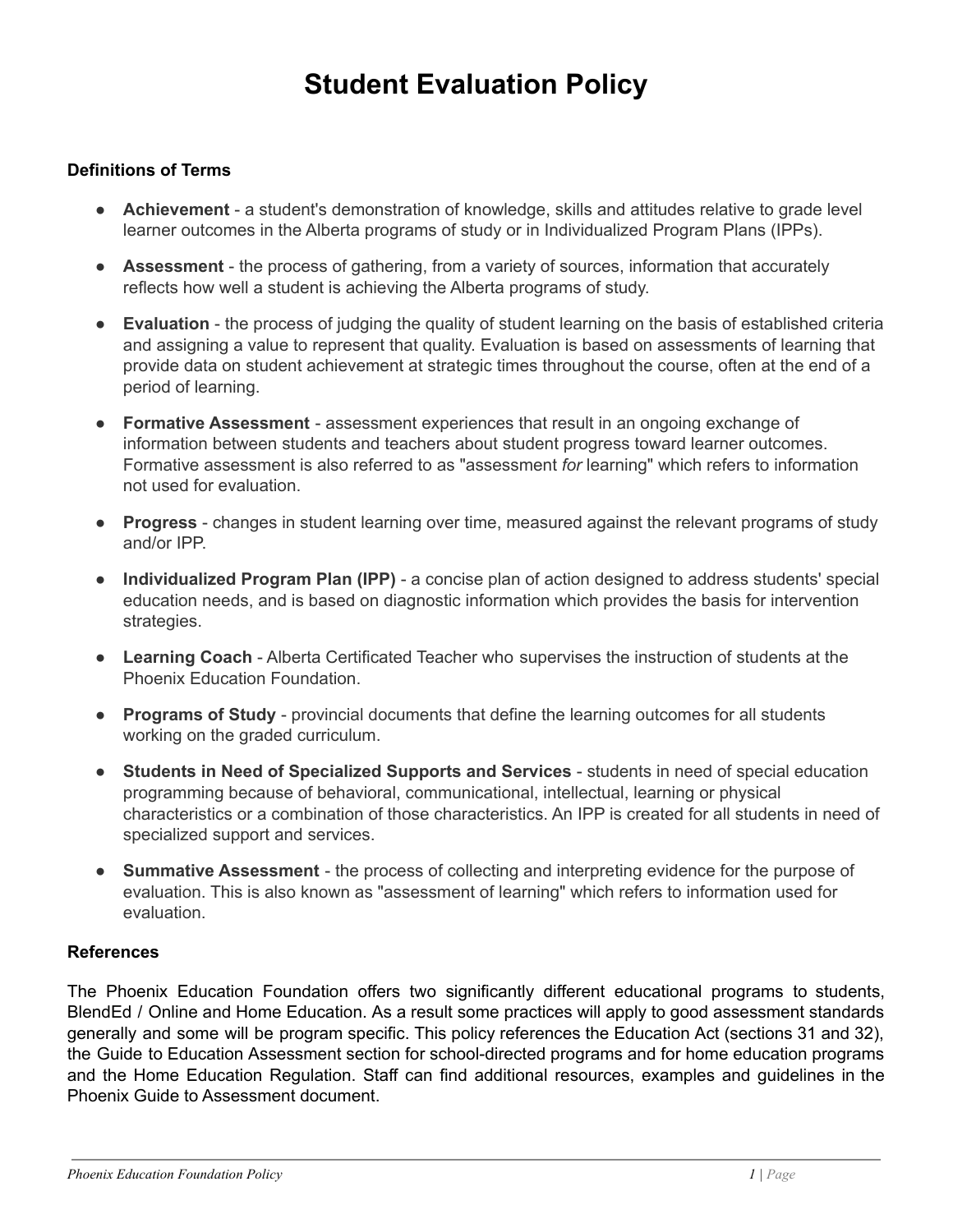# **Background**

The purpose of the policy is to encourage and enhance the use of assessment to guide instruction and improve learning. Assessments provide teachers with information to help them understand what students know and do not know. This information is then used to guide instruction and provide support for students.

Phoenix is committed to ensuring that information about student achievement and growth is used to guide instruction and to meet students' individual educational needs. Assessments and evaluations shall be based on evidence of learning demonstrated throughout the school year.

Information on achievement and growth shall be related to learner outcomes as stated in the student's educational program plan.

Assessment information is required for students, parents and teachers to track and understand individual student progress and to inform a student's performance, grade/course placement and/or level of programming.

Our programs are based on the premise that parents are equal partners with the Learning Coach and student in the education process. Within this framework the parent, student and Learning Coach set targets for accomplishments and decide how these will be assessed. Outside of this framework, the school is bound by the regulations of Alberta Education and guided by the Guide to Education in regards to the student evaluation.

The purpose of this policy is to assist in improving programs, establishing and maintaining standards, and improving student achievement. The Foundation shall develop, document, keep current and implement student evaluation policies and procedures for conducting continuous assessments and evaluations of student learning in education programs that provide for:

- accurate, fair and equitable student evaluation;
- the parent's right of appeal and procedures for appeal;
- the role of the student, parent and the teacher in evaluations;
- the use of evaluation information for the improvement of the quality of educational programs; and
- timely communication of evaluation information to students, parents and other key stakeholders.

To be most useful, assessment should have the following characteristics:

- It should be part of instruction and should clearly reveal to students what is expected of them. The Learning Coach shall assist the parent by supplying the outcomes of the programs of study for school-directed programs or by assisting the parent in the development of a home-education plan.
- It should be an ongoing process rather than a set of isolated events, with the methods and instruments varied and used in a variety of contexts.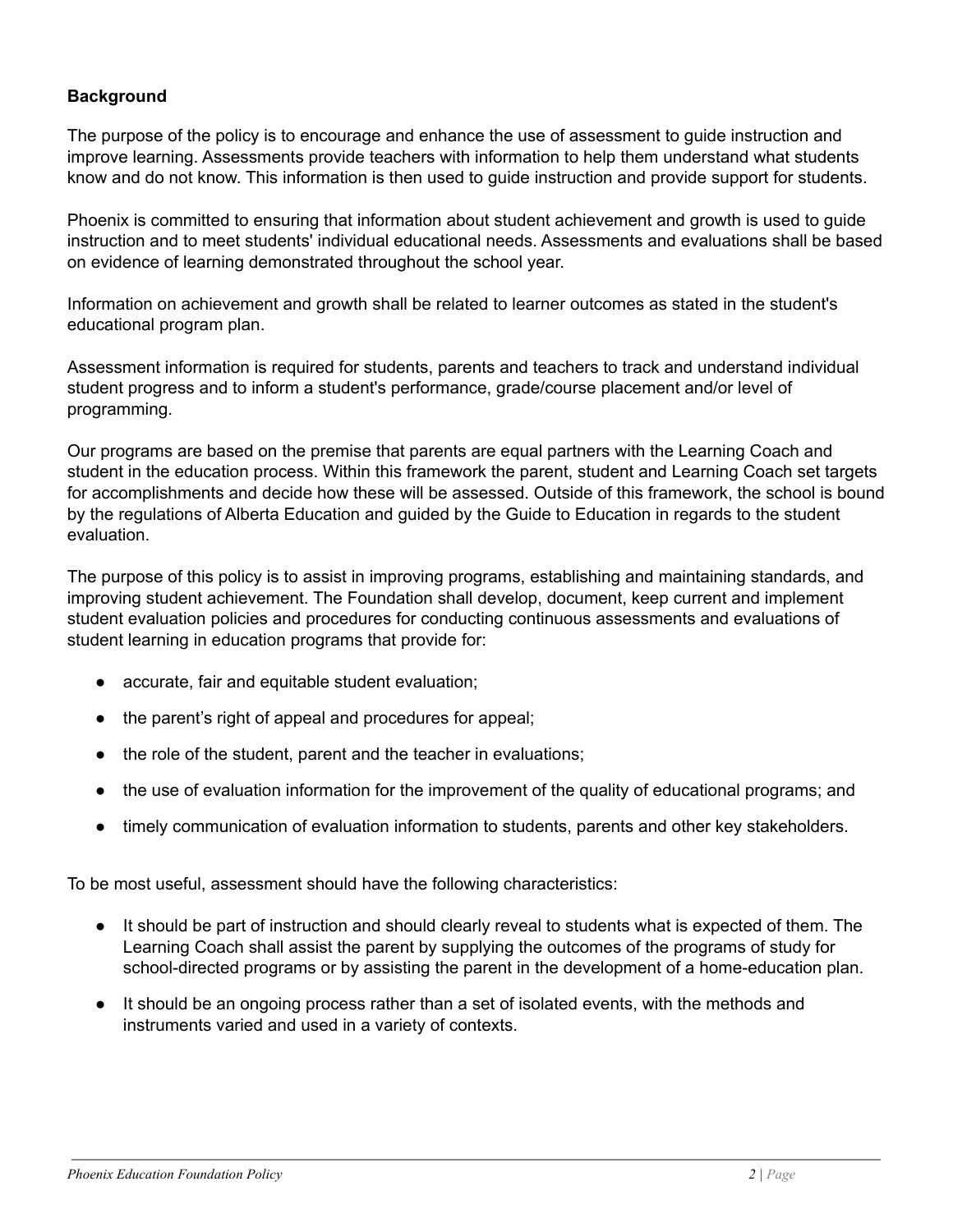- It should be constructive. It should focus on what a student can do, clearly identifying both strengths and areas of difficulty. It should encourage improvement in areas of difficulty, linking new learning to what a student already knows and can do. Rich descriptive feedback is preferred.
- It should involve students where possible. This gives them responsibility for their own learning and fosters lifelong learning.

# **Requirements**

- 1. The Principal shall be responsible for the development of assessment in collaboration with school staff. The school assessment plan shall be consistent with the provincial goals stated in our 3 year plan, the school's performance measures, and school philosophy.
- 2. A variety of assessments should be used to measure progress over the course of the school year. See the Guide to Assessment for a description of assessment forms and their intended use.
- 3. All learning activities, including assessment shall be linked to the learner outcomes in the programs of study and/or an IPP, or the goals of a home education plan.
- 4. The Principal shall ensure that all assessments are reliable and valid, and that evaluation is fair.
- 5. The Principal shall make grade and/or course placement decisions in consultation with staff and parents/guardians. These decisions are based on student achievement and the best interests of the student.
- 6. Learning Coaches are expected to provide ongoing support and opportunities for students to demonstrate their achievement.
- 7. Learning Coaches shall determine students' final level of achievement and communicate the level of student achievement through the final report card that shall be placed in the student record at year end.
- 8. Students shall complete the prescribed assignments in order to demonstrate their achievement throughout the term of their course of studies. Learning Coaches shall communicate to students and parents/guardians when assignments are absent or incomplete; and communicating to students and parents/guardians about the remedial procedures that are in place when incomplete or absent student work will adversely impact student achievement.
- 9. Home Education parents as per the regulation are required to keep a dated portfolio of work and a list of assessments for the teacher to review. Teachers will meet twice per year with Home Education families to conduct two evaluations and review this portfolio.
- 10. All school-directed students shall participate in provincial standardized testing each year. Our strategy for implementing this is detailed in our three year plan. Home Education students shall, as per the regulation, continue to have the opportunity to participate in these exams.